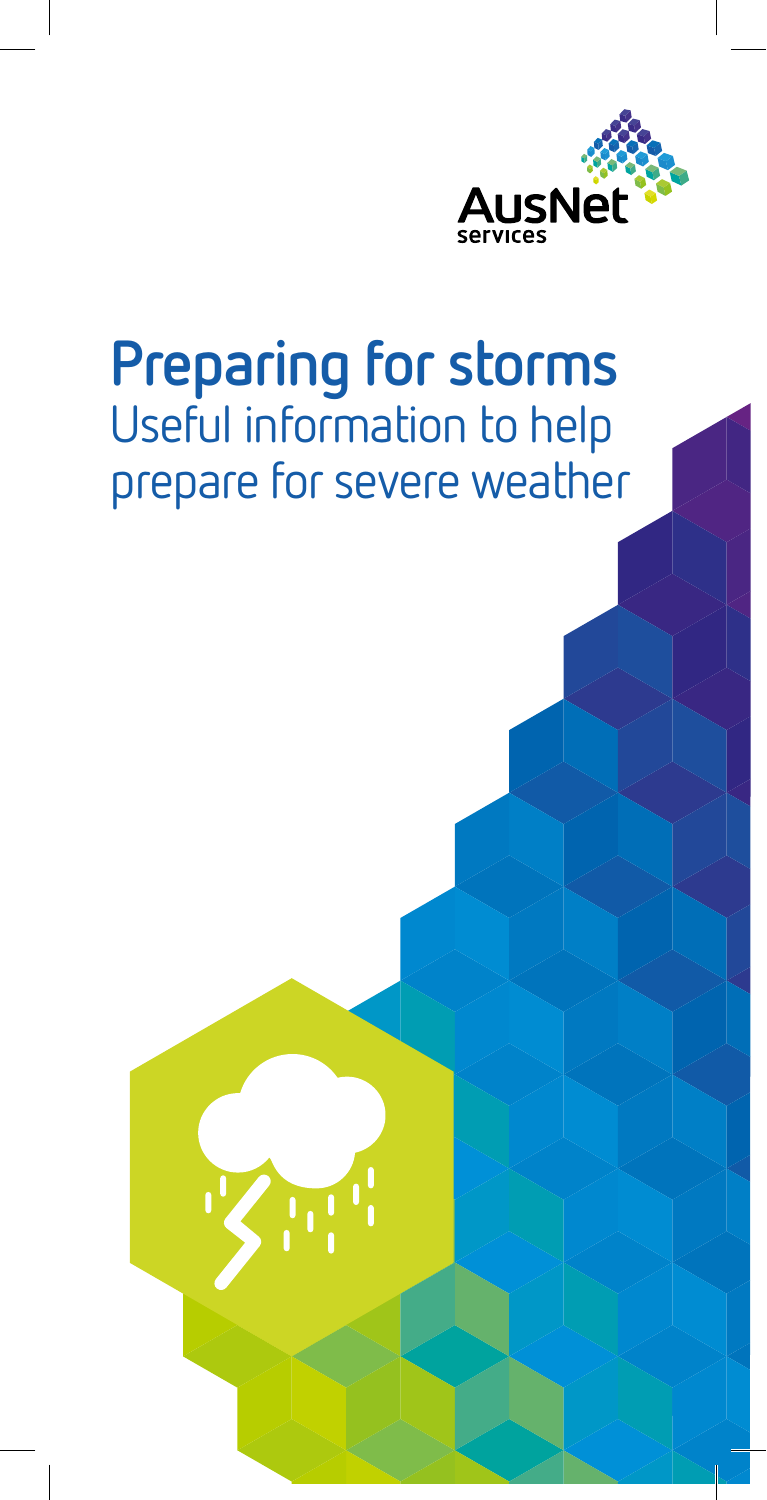During prolonged outages, AusNet Services provides supply restoration updates via SMS. To receive these updates please ensure your electricity retailer (the company you pay for your electricity) has your current mobile number.

> It is recommended that people living in areas widely and regularly impacted by storms have a storm preparedness plan in place at all times.

Clear vegetation from private powerlines to reduce the risk of power interruptions.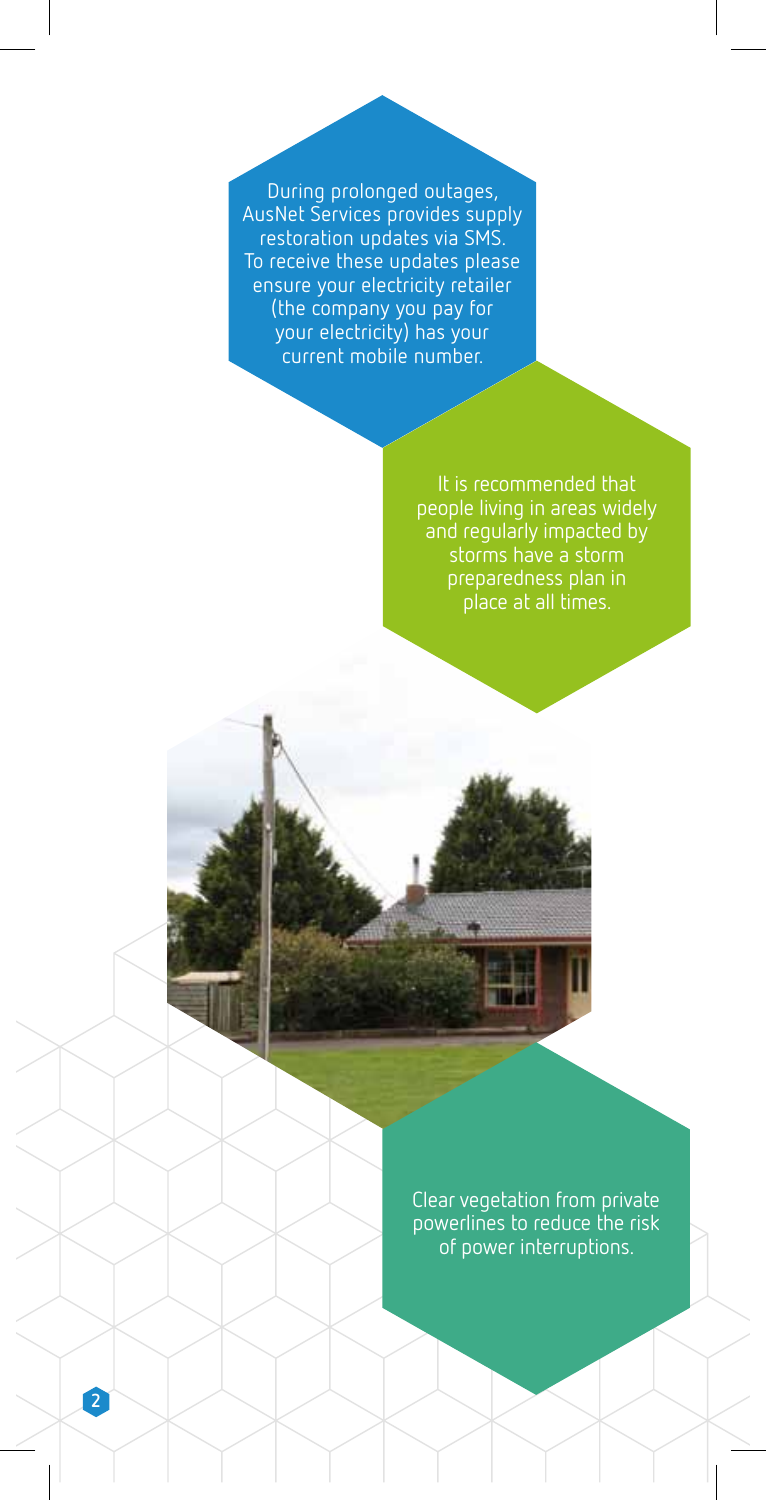# **Before a storm**

**You can reduce the likelihood of power outages during storms by clearing vegetation from private powerlines during safe weather conditions.** 

# **1. Maintain Private Electric Lines on your property**

AusNet Services maintains the vegetation around powerlines in your street and it's important residents take responsibility for ensuring vegetation is kept well clear of private electric lines on their property and have an appropriately qualified contractor prune vegetation. Please ensure that any work is done in a safe manner.

# **2. Appliances**

You may wish to turn your fridge to a cooler setting to help keep food fresh in case there is a power outage.

### **3. Telephones**

Ensure mobile phone batteries are fully charged and have a phone WITH a cord on hand – cordless phone base stations don't work without electricity. Remember not to use a telephone during an electrical storm as it is possible to get a shock. Refer to your telephone provider for further information.

#### **4. Radio**

Have a battery-operated radio and lots of batteries on hand if you wish to listen to radio updates in the event of a power outage.

# **5. Electric garage doors**

If your garage door is electric, ensure you know how to open it manually.

# **6. Computers**

Consider making the autosave function on your computers more frequent, to ensure important documents aren't lost during a power interruption. Computers are among the more sensitive appliances to be impacted by small power fluctuations.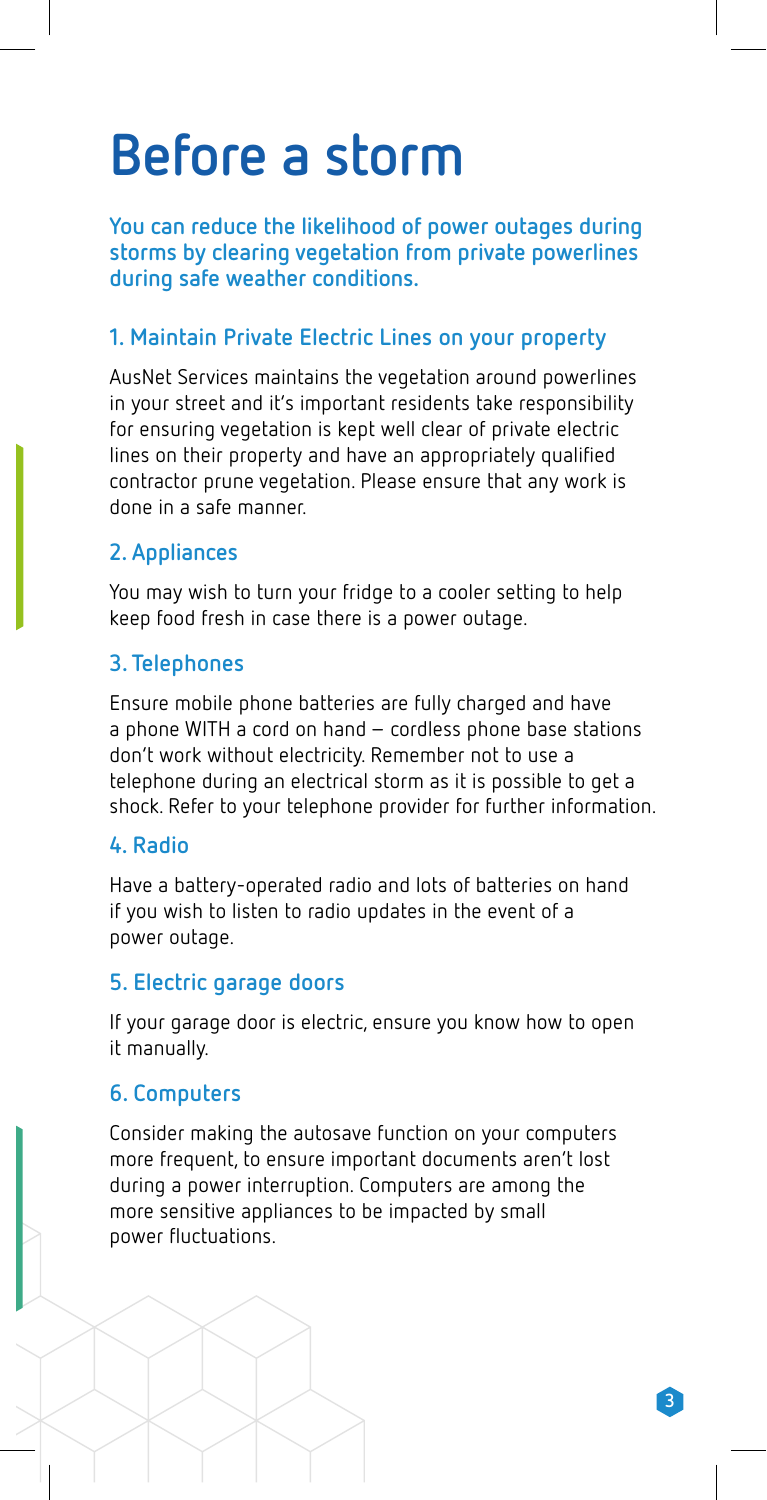#### **Life Support Customers**

Customers who rely on electricity for life support equipment are encouraged to have a plan of action in place to address supply interruptions during storms.

Power may be interrupted during a storm event without notice and in some instances it could be off for an extended period of time.

Your plan of action should take this into account. For more information about supply interruptions please contact our Customer Service Centre on **1300 360 795**.

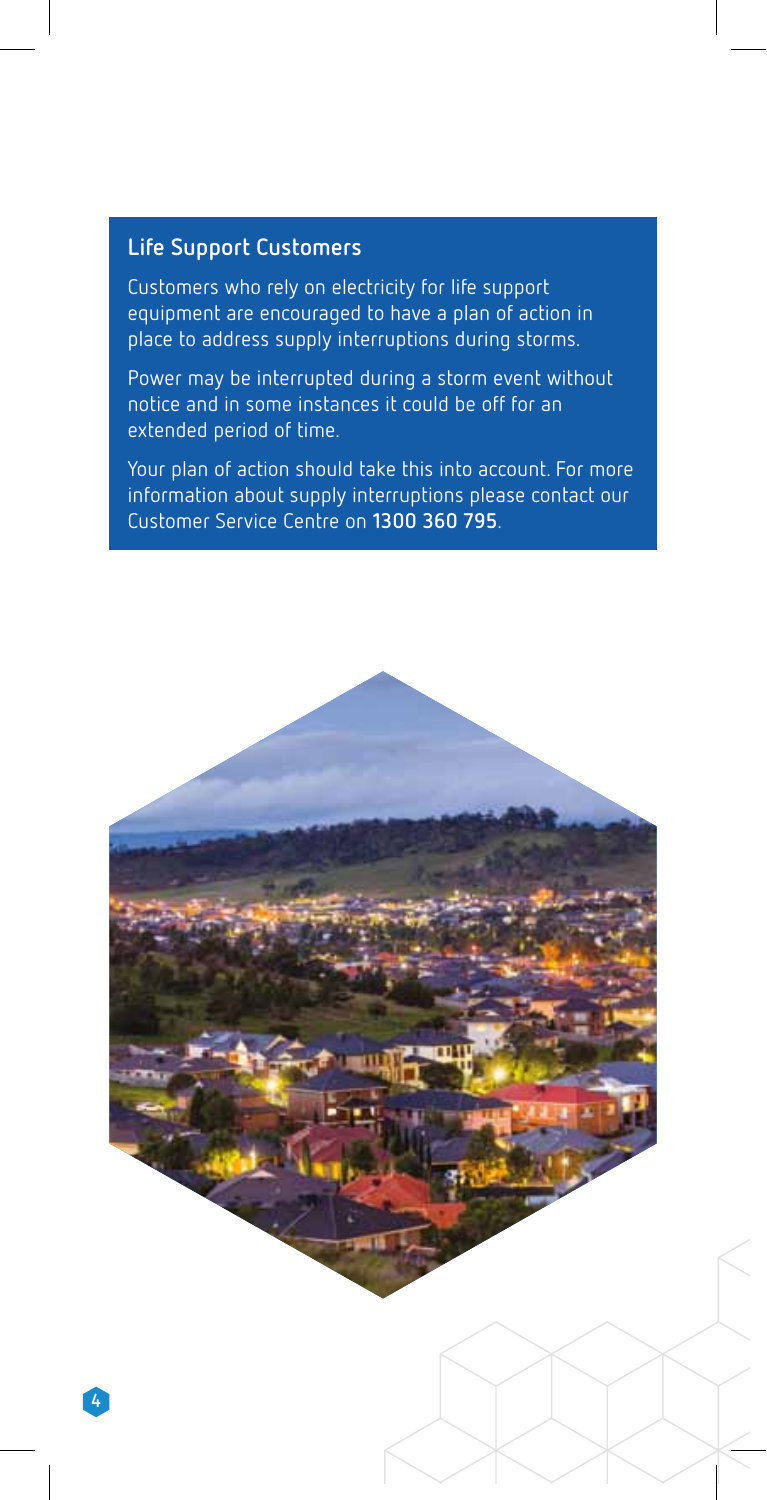# **During a storm**

**If you think there is any likelihood a current storm might affect your power supply, the following tips may be useful:**

- 1. Stay well away from fallen powerlines. Always assume they are live and dangerous. Report them immediately to the AusNet Services faults line on **13 17 99**.
- 2. Don't use any electrical appliances that have been wet or damaged. Have them checked by a licensed electrical worker.
- 3. If you are without power, turn all power points off at the wall and leave one light switch turned on so you know when the power comes back on.
- 4. Use a torch to find your way around. Be very careful with candles or other open flames. Do NOT leave candles unattended and ensure they are in a fireproof container.
- 5. You may wish to listen to a portable radio for weather and power updates.
- 6. Don't use a landline phone during a storm as it is possible to get an electric shock. Refer to your telephone provider for further information. In emergencies use a mobile phone.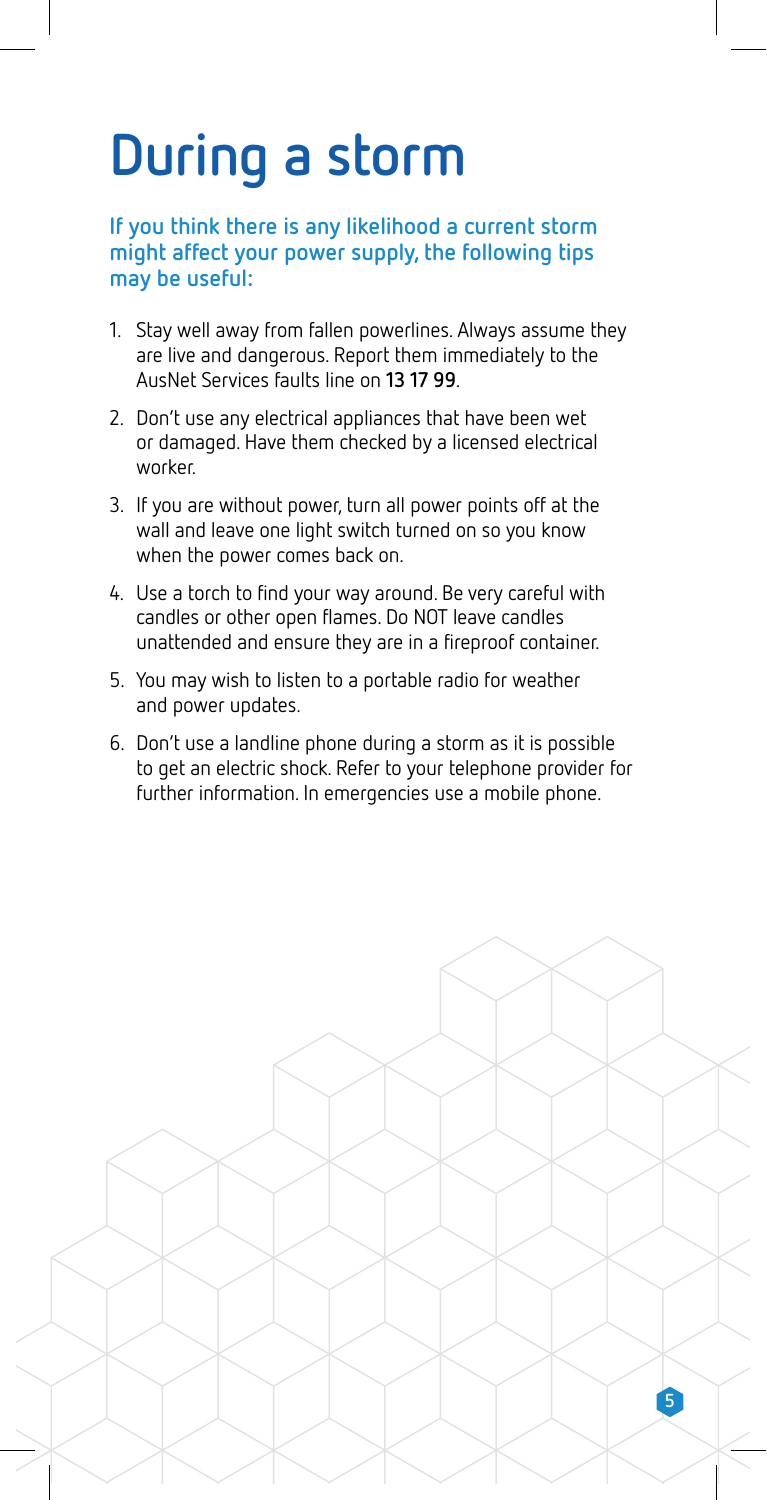# **After a storm**

#### **If the power supply in your area has been affected by a storm, the following tips may be useful:**

- 1. Stay well away from fallen powerlines. Always assume they are live and dangerous. Report them immediately to the AusNet Services faults line on **13 17 99**.
- 2. If your house or business sustains storm damage preventing the reconnection of power or you are uncertain about what damage might have occurred, you must have a licensed electrical worker carry out an inspection and repair any electrical damage. Notify the AusNet Services faults line on **13 17 99** when repairs are complete so power can be restored. Once the repairs have been completed, contact AusNet Services on **13 17 99** (24 hours).
- 3. Don't use any electrical appliances that have been wet or damaged. Have them checked by a licensed electrical worker.
- 4. If you require emergency relief or support contact your local council or the Victorian State Emergency Service's Community Information Line on **1300 842 737**.
- 5. Take extra care around your switchboard if it is outdoors; wear synthetic or rubber-soled shoes to reduce the chance of receiving an electric shock. If you are in any doubt about the switchboard's safety, call your licensed electrical worker.
- 6. Don't connect a portable generator to the electrical wiring of your house or office unless an isolating switch has been permanently installed by a licensed electrician. Appliances can be plugged directly into the generator.
- 7. You may wish to listen to a portable radio for official advice and power restoration information.
- 8. Do not swim in floodwaters there may be live electrical wiring or fallen powerlines in or around the water.
- 9. Alert neighbours if you think there may be any danger.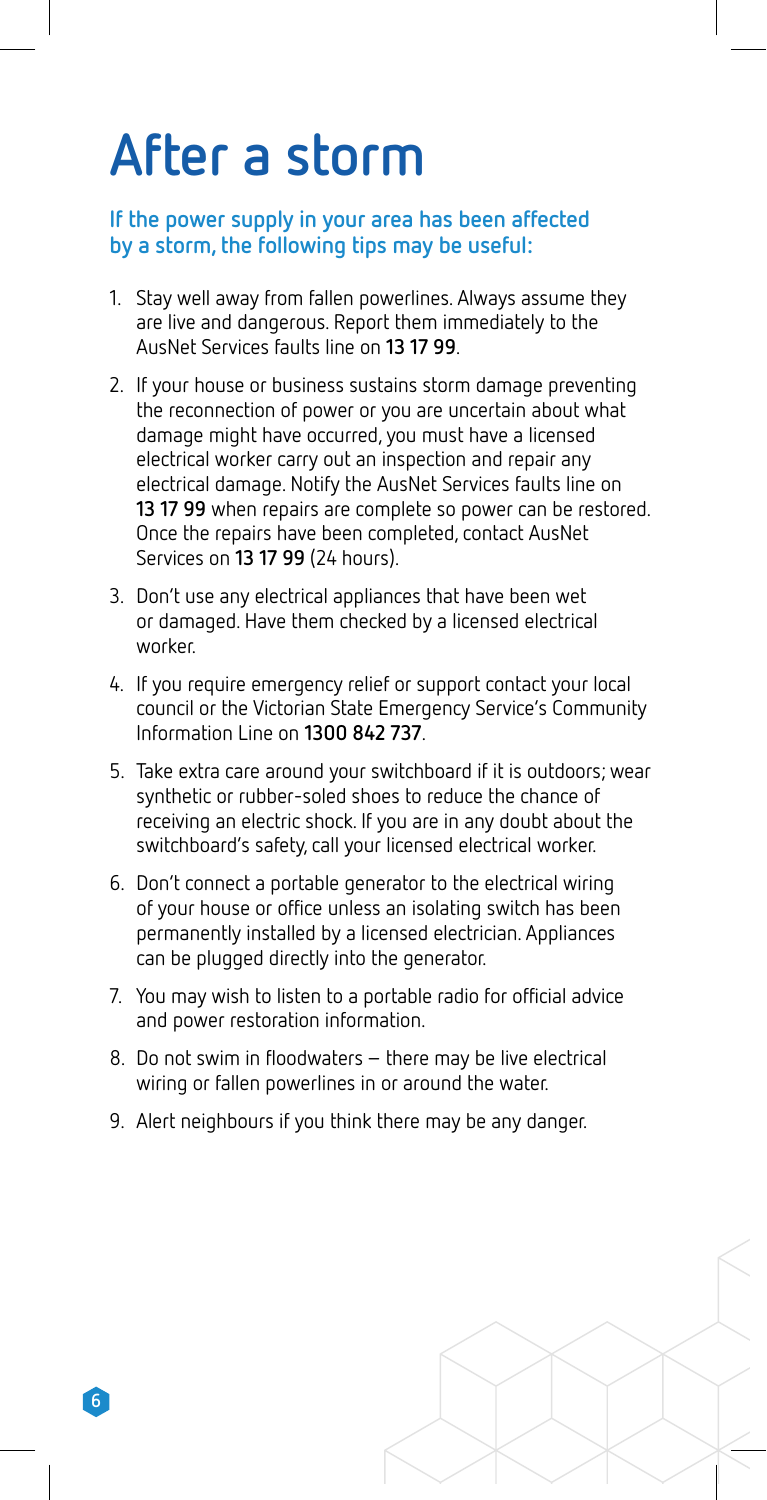# **Emergency Contact Information**

#### **As part of your severe weather action plan, make sure a list of emergency contact numbers is on hand, including:**

- > Life-threatening emergencies **000**
- > AusNet Services Faults Line (24 hours) for electricity **13 17 99** for gas **13 67 07**
- > Victorian State Emergency Service **132 500**
- > Other relevant local contacts including the Country Fire Authority or Metropolitan Fire Brigade, local police, hospital, doctor and vet. Customers seeking assistance can also contact their local council for advice.

General customer enquiries can be directed to our Customer Service line **1300 360 795** (8.00am – 5.00pm Monday to Friday) or for further information about how to prepare for severe weather visit our website at **www.ausnetservices.com.au**.